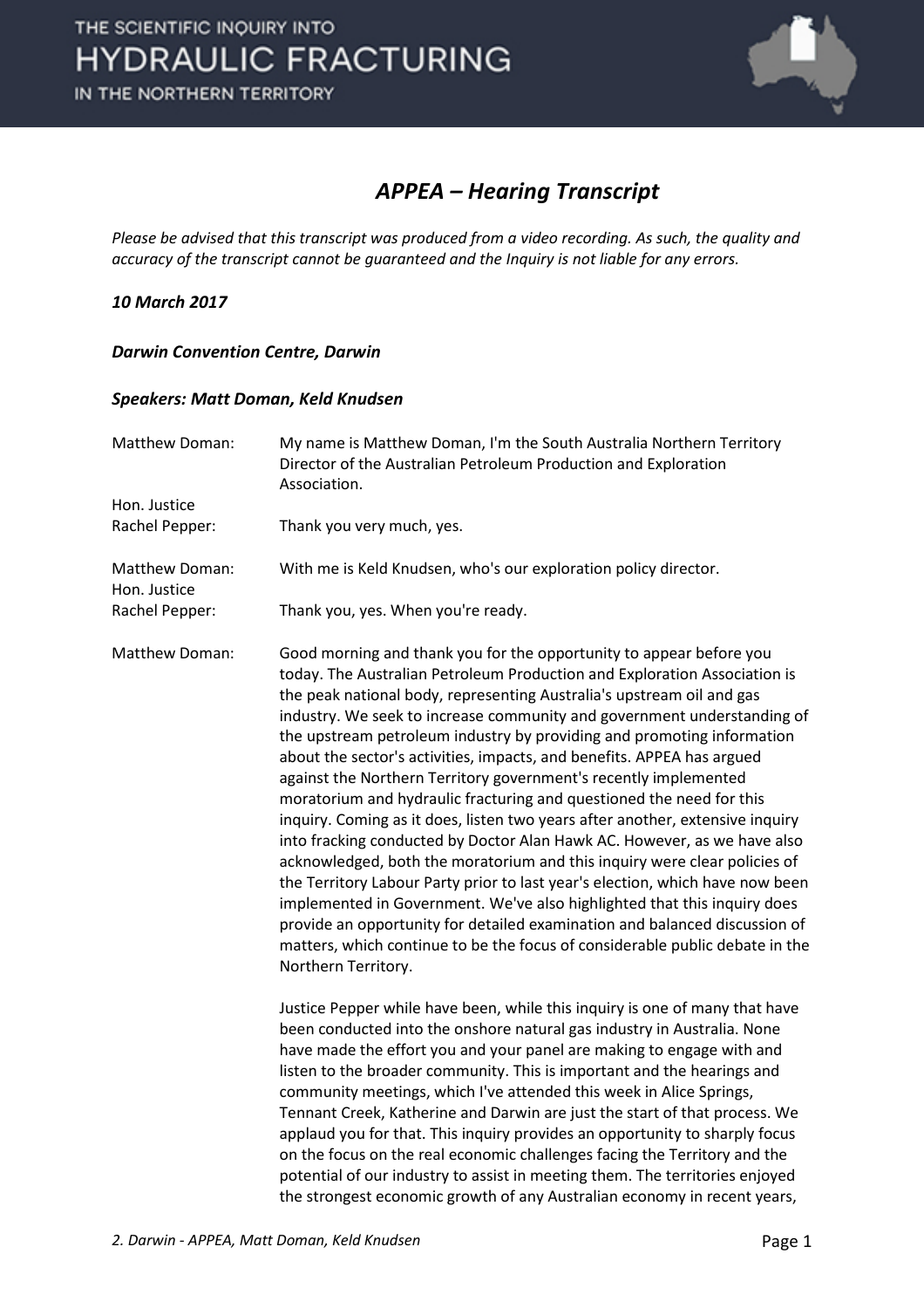

due largely to the construction activities associated with the INPEX Ichthys project, liquefied natural gas project here in Darwin.

However, a close analysis of the Northern Territory budget highlights the need for new investment to arrest a forecast decline in taxation and royalty revenues. Without new investment, revenue to the Northern Territory government will stagnate. New projects are now needed to support the Northern Territory economy, as Ichthys transitions from construction to production. APPEA maintains that the sustainable development of the territories onshore natural gas resources can deliver new jobs and investment that the Northern Territory economy needs. Research published in 2015 by Deloitte Access Economics, found that developing the Territory's substantial shale gas resources had the potential to create up to 6300 new jobs and generate up to a billion dollars in additional Northern Territory government revenue over the next 20 years.

By 2040 the Northern Territory's gross state product could be between 5.1 billion and 7.5 billion higher than the 2012/2013 base case modelled by Deloitte. This represents an increase of between 26% and 37% on current estimates for the Northern Territory economy. The job growth projected by Deloitte Access Economics, would mean the onshore gas industry has the potential to be the second or third largest private sector employer in the Territory. The potential for the substantial and stabilising public benefits of resource development was further evidenced by Origin's recent discovery for the Beetaloo sub-basin. Of course, the economic benefits would be diminished if they came with negative environmental impacts. The Territorians can be confident that that will not be the case.

The scientific focus of this inquiry is essential and one, which APPEA and its members seeking to develop the Territory's resources will support. The science of fracking has been thoroughly examined elsewhere and we commend much of this work to you. Particularly the reports published by the Australian Council of Learner Academies, the New South Wales Chief Scientist, the New Zealand Parliamentary Commissioner for the Environment, the Council of Canadian Academies, the UK Role Society and the Royal Academy of Engineering and the United States Environmental Protection Agency, and indeed by Doctor Hawk. Our industry has a demonstrated track record of safe sustainable operations in South Australia, Queensland, Western Australia, New South Wales, Victoria and here in the Northern Territory where the first well was fracked in 1967, 50 years ago this year.

Around Australia thousands of wells have been drilled and over a thousand fracked with no significant impact on the environment or ground water resources. As with any industry, risks are involved and these must be managed and minimised and robust regulations must be enforced to ensure the highest standards are maintained. In over 50 years of onshore gas exploration and production, some minor surface incidents have occurred, but none that have caused the type of environmental harm some claim is inevitable. Too often, a false conflict is imagined between economic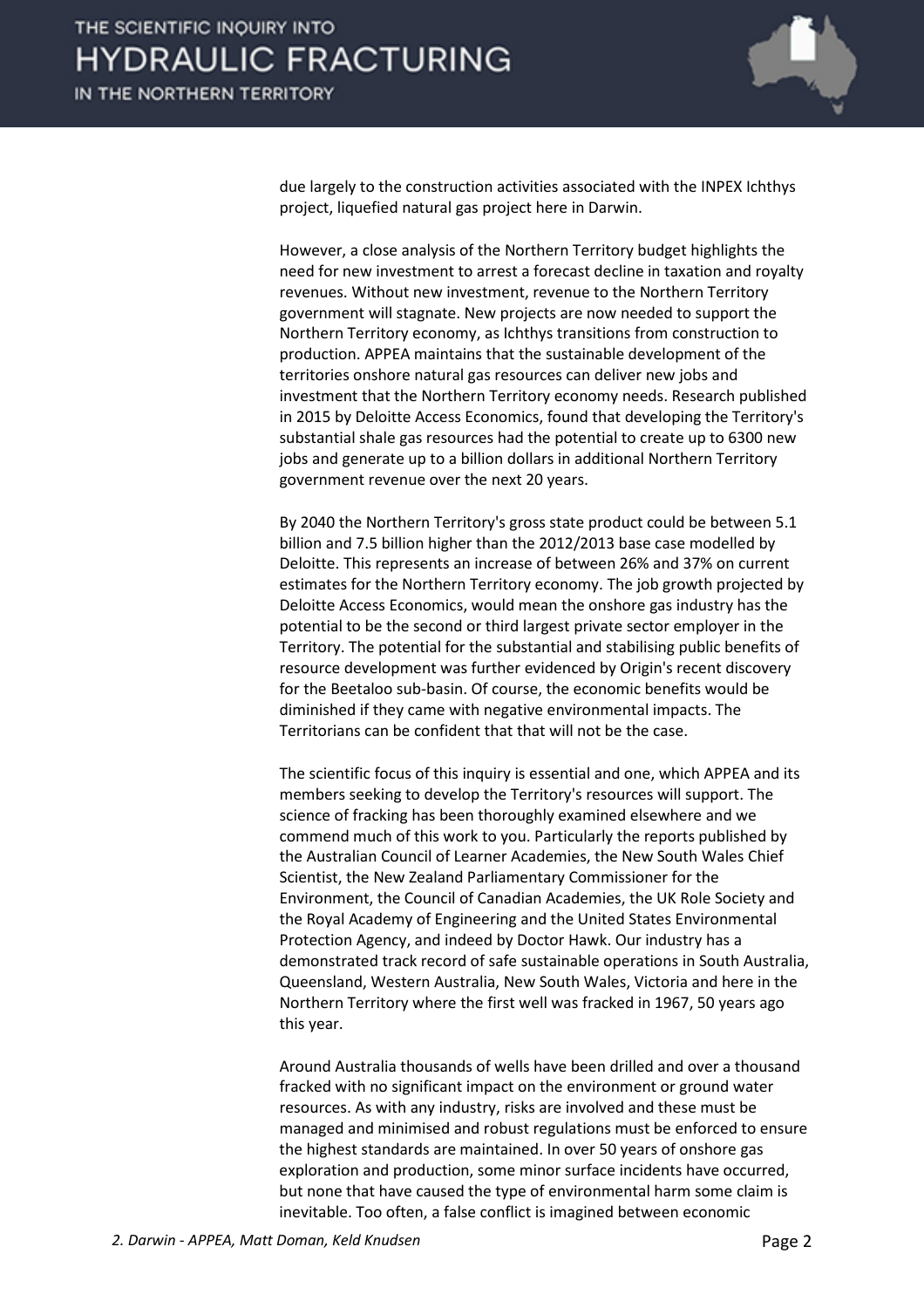

development and environmental protection. The oil and gas industry is committed to delivering investment jobs and other public benefits, while at all times, protecting the environment. It's time for balanced discussion, grounded in science and reflecting the lived experience of our industry. We do hope this inquiry will give the opportunity for such a discussion to take place and again, welcome the obvious efforts you've already made to achieve this.

We understand the community has genuine questions and concerns and the industry is committed to responding to them, but all too often these concerns are stirred up by false and exaggerated claims, peddled by opponents of development who often have a declared aim to stop all new oil and gas activity. People across the community do want to see wider use of renewable energy and their economic opportunities associated with investment in this sector. With natural gas already generating over 90% of the Territory's electricity, gas has a critical role in ensuring a continued reliable, affordable energy supply can enable the phased introduction of currently more expensive, intermittent renewable energy sources such as solar.

Indeed, the heavy contribution of gas fired power means the Northern Territory has one of the lowest carbon emission footprints in the country. Natural gas can be a key enabler of the greater integration of renewable power into our energy supply. But the fact is we'll continue to use significant amounts of oil and gas in our daily lives for decades. To turn our back on new supplies is reckless. It will only deny the Territorians the jobs, invest and other benefits oil and gas production delivers.

It should be noted that there remained significant obstacles to the development of Australia's gas resources. Australia's oil and gas industry remains under pressure from global market conditions. The dramatic fall in oil prices over the last two years and the only gradual recovery since then, has impacted on local investment climate and challenge the economics of many development projects. The political response to the unbalanced public discussion of unsure gas development has been disappointing. We've seen restrictions on development, or worse bans in Moratorium. In New South Wales, Victoria and in the Territory. The moratorium on fracking introduced by the current Northern Territory government, has put a stop to the new term investment of over a billion dollars in onshore gas projects. Until it is lifted, that investment will remain on hold, projected delays, and clarifying this, could kill that investment all together. Industry must do a better job of responding to community concerns and it must continue to be accountable for its statements and its actions. This includes ensuring the equitable treatment of all stakeholders, particularly traditional owners, pastoral lease holders and others on whose land development would take place.

The remoteness of natural resources from perspective markets, has been and remains a barrier to resource development in the Territory and natural gas is no different. To that end, the construction of the proposed NEGI pipeline between Tennant Creek and Mount Isa will be a critical piece of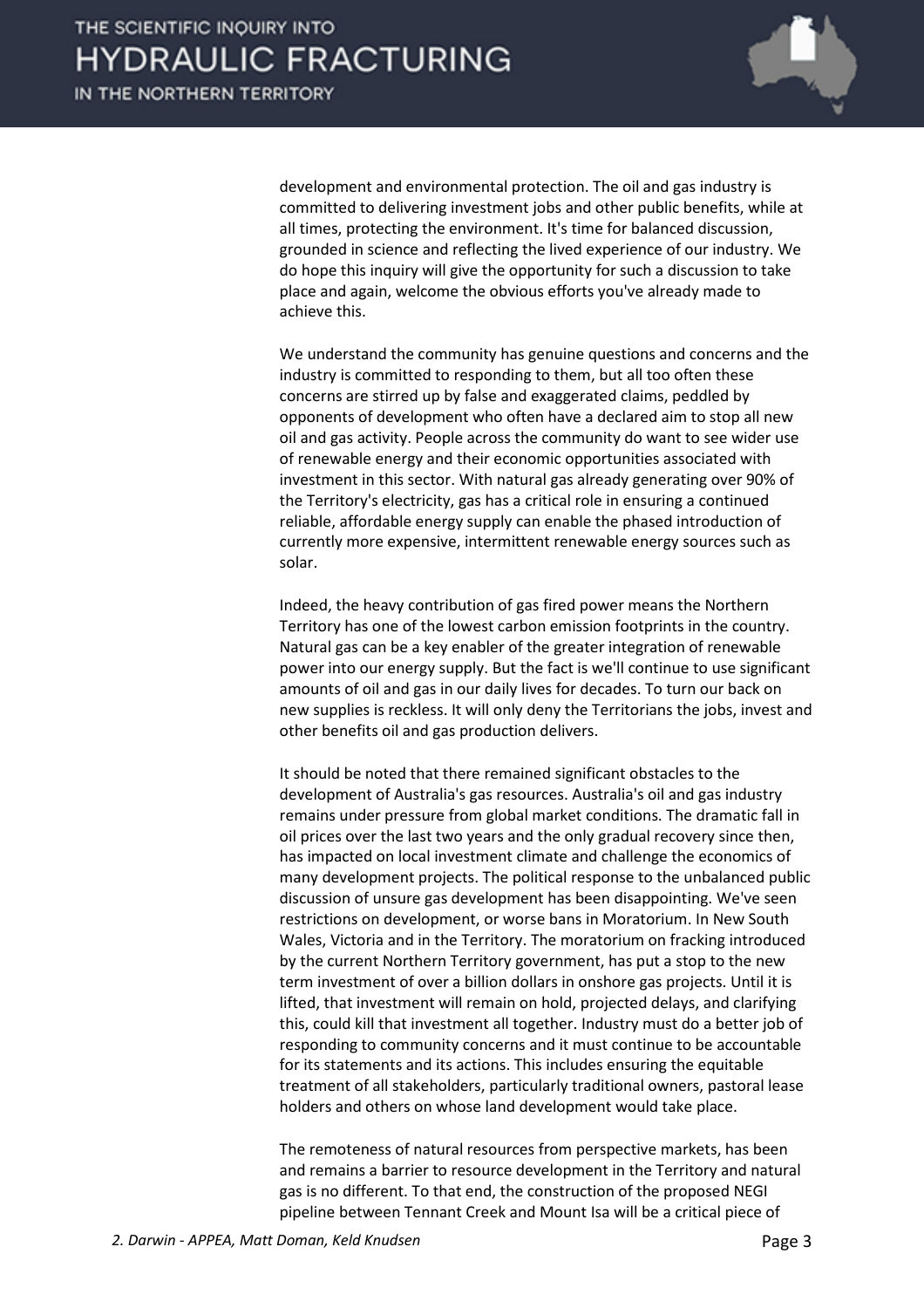

infrastructure to connect the Territory's resources to a national market. While the industry is confident that our activity could be undertaken safely in the Territory right now, there are several initiatives that can be taken to ensure opportunities associated with the onshore natural gas industry are not lost and that the benefits of Territorians, their economy and their community are maximised. These could include finalising the regulatory framework under which the perspective expansion of the Territory's onshore gas industry will take place. This should be amongst the government's highest priorities. A transparent, robust, effective and stable regulatory regime, which has the trust of the community is an essential requirement for companies to make long term investments.

Work towards this end has been underway in the Territory for several years. Beginning with former Chief Minister Paul Henderson's appointment of Professor Tina Hunter to review the regulatory framework in 2011. Professor Hunter's recommendations were augmented by further reforms proposed by the 2015 Hawk review and officials in the former department of mines and energy have done considerable work towards implementing these reforms. In review of this work last year, Professor Hunter described the task as 90% complete. It is important that this work is not lost and instead it is completed and implemented as soon as possible. Building a deeper understanding of the Territory's groundwater is also important. Leading proponents of developing the Territory's shale gas resources support close monitoring groundwater resources before, during and after our operations.

Several gas companies are working with the CSIRO to complete baseline studies of regional groundwater resources before substantial gas development takes place. This work should be encouraged and result shared to ensure subsequent analysis of suggested impacts can be verified against meaningful knowledge of water resources prior to development. We must refocus public discussion on factual and relevant information. With an emphasis on real benefits and impacts. This should include an ongoing role for government, industry and independent experts in responding to legitimate questions and concerns.

If the government decides to permit and support the development of the Territory's resources, it also ought to seek to ensure the case for that development is not eroded by deliberately false and exaggerated claims designed to undermine public confidence in government and in the oil and industry. Similarly, in order for that public confidence to be maintained, legitimate questions must be examined and responded to. It is our expectation that is inquiry is a platform for this balanced discussion. Longer term, the Gas Industry Social and Environment Research Alliance, known as GISERA, an initiative supported by the CSIRO, federal and state governments and the oil and gas industry, should be considered for implementation in the Northern Territory. GISERA whose resource, whose research projects are determined independently from its funding sources, has delivered balanced science-based research, relevant to public discussion in Queensland and more recently, in New South Wales.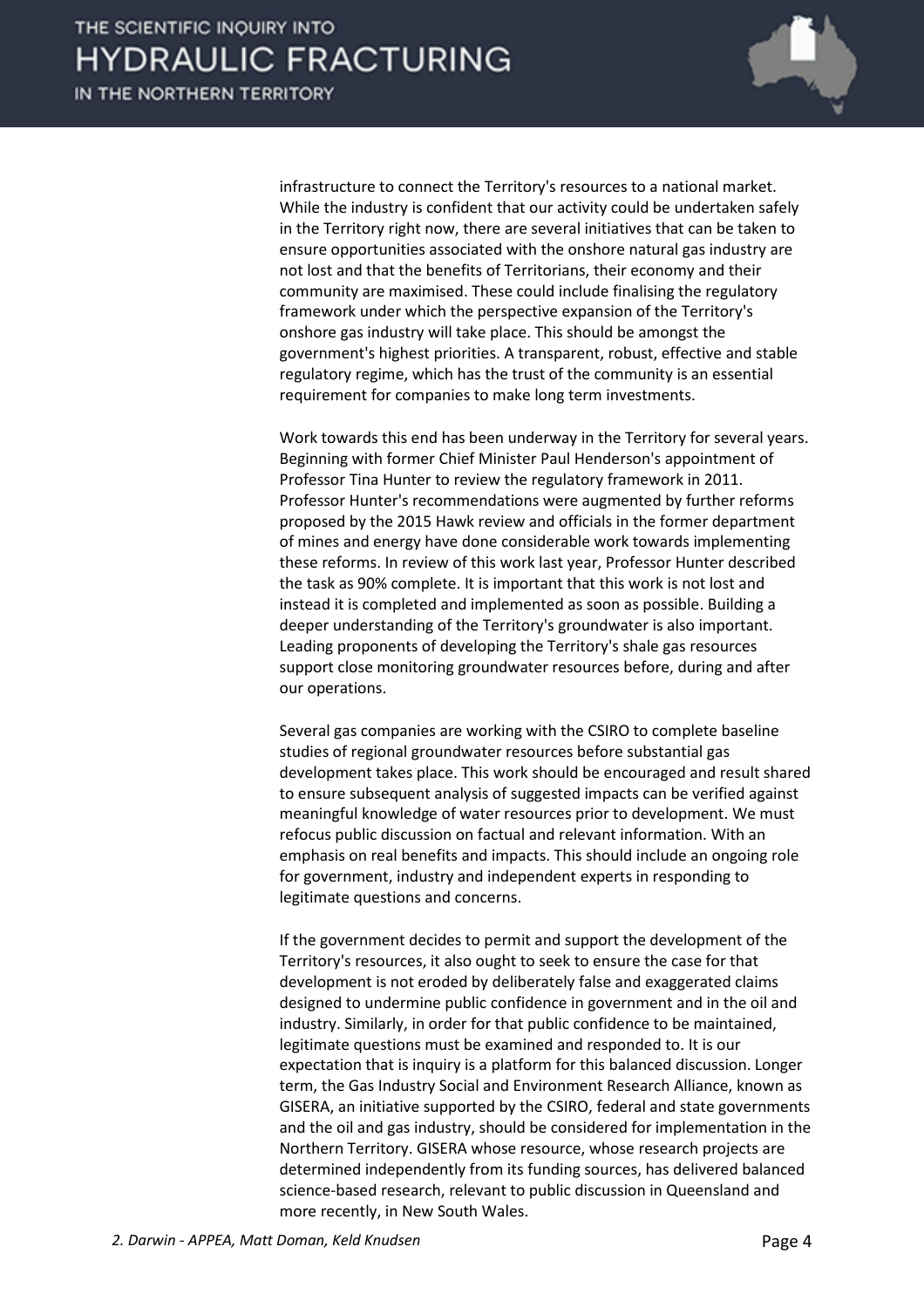

Preparing local business to support and benefit from gas development is another key task. The successful development of the Territory onshore gas resources will create great opportunities for local businesses who support that development. The industry requires a wide range of supplies and services. Some of which will be sourced from interstate and overseas, but many of which local firms will provide. The industry does have high standards in relation to health, safety and environmental performance and has been working with the local business community including such groups as the Katherine Mining Services Association, to assist companies in understanding in meeting those requirements.

It is important that this work continues with the active support of government and industry associations. We must also assist Territorians who could work in the sector to do so. As with local firms, individual men and women will have significant employment opportunities in the onshore gas sector. This includes opportunity for Aboriginal Territorians to work on country. We must maintain the respectful partnerships between landholders and our industry. The oil and gas industry and pastoralists have been working together in the Territory for many years.

Around the Territory, over 50 pastoralists have land access agreements in place and are working collaboratively with our industry. There are only four or five instances where agreements have not been reached. We respect the fact that there are some pastoralists who don't want this on their land, but respect also needs to be afforded to those pastoralists who do. In late 2015 APPEA, the Northern Territory Cattlemen's association and the government reached an agreement on a process where all parties will be required to reach a land access agreement before exploration activities are approved and can begin. We're proud of our long track record of working with pastoralists and other land holders. Experience shows that when land holders and explorers talk about their plans and activities, identify issues and work together to define solutions, everybody benefits. It's about building relationships based on trust and mutual respect.

The industry would like to work with all levels of government and the community, including through this inquiry to facilitate these actions. Developing the Territory's abundant resources of natural gas will only proceed if that development meets the needs of Territorians. Those needs include reliable, affordable energy. The need for economic growth. The need for jobs and investment in regional communities and at all times, the need to protect the environment of the Northern Territory. The natural gas industry has developed these public benefits for decades. We're very confident with the support of government, industry partners and the broader communities, we'll continue to do so. With that, I thank you for your time this morning and will welcome your questions.

Hon. Justice

Rachel Pepper: Thank you. I've got one question. You've mentioned at least twice false and exaggerated claims from I guess other sections of the community, what are those false and exaggerated claims?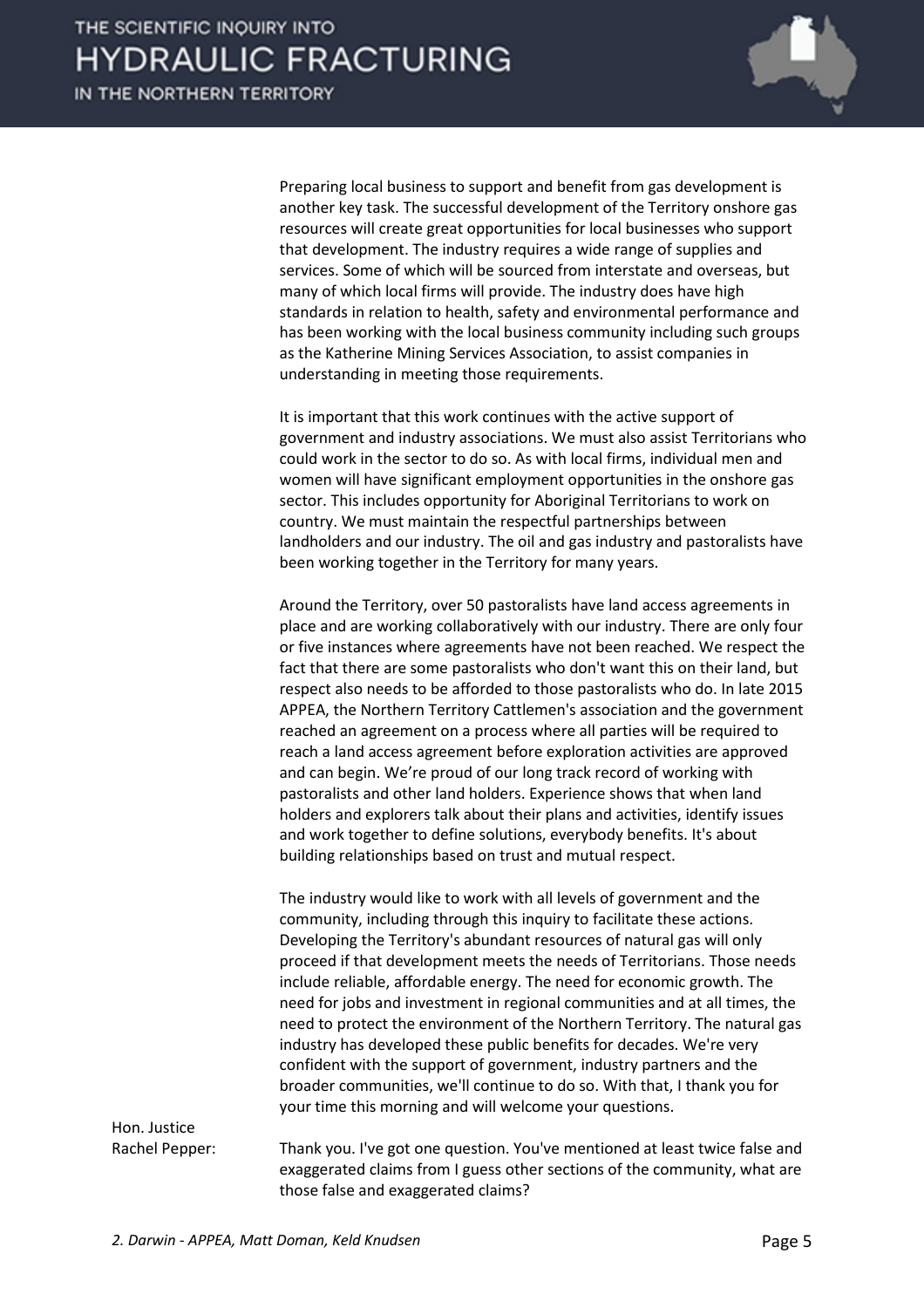

| Matthew Doman:                 | The clearly, as I remarked in this, as we've observed in the discussions up<br>and down the Territory this week, there are clearly risks associated with our<br>industry and the need to be managed very carefully. But the consequences<br>of those risks are greatly exaggerated. We hear claims about the complete<br>loss of water resources. The complete, the contamination of water<br>resources that would render aquifers unusable. That simply has not<br>occurred anywhere in the world in the long history of our industry. Those<br>sort of claims need to be checked against the real lived experience of our<br>industry. They can't be swept under the carpet, we don't for a second<br>suggest that, but they need to be realistic. We hear false information all the<br>time. Be it in letters to the editor or claims in public meetings or in some of<br>the protests and the voices that we hear around the community. All those<br>voices are legitimate, but I think it's incumbent on all of us to keep the<br>discussion based in factual and relevant information. |
|--------------------------------|----------------------------------------------------------------------------------------------------------------------------------------------------------------------------------------------------------------------------------------------------------------------------------------------------------------------------------------------------------------------------------------------------------------------------------------------------------------------------------------------------------------------------------------------------------------------------------------------------------------------------------------------------------------------------------------------------------------------------------------------------------------------------------------------------------------------------------------------------------------------------------------------------------------------------------------------------------------------------------------------------------------------------------------------------------------------------------------------|
| Hon. Justice<br>Rachel Pepper: | Will APPEA assist the inquiry by providing some evidence debunking some of<br>those, to use your words, false and exaggerated claims?                                                                                                                                                                                                                                                                                                                                                                                                                                                                                                                                                                                                                                                                                                                                                                                                                                                                                                                                                        |
| Matthew Doman:                 | Certainly. On a recent inquiry into our industry, conducted by former<br>Senator Glenn Lazarus, we published a lengthy section on myths and, Keld<br>what did we refer to it as? Anyway myths associated with the oil and gas<br>industry and the factual response to those claims, we're very happy to<br>provide that to you, to your inquiry.                                                                                                                                                                                                                                                                                                                                                                                                                                                                                                                                                                                                                                                                                                                                             |
| Hon. Justice<br>Rachel Pepper: | Thank you very much. Yes, Dr. Jones?                                                                                                                                                                                                                                                                                                                                                                                                                                                                                                                                                                                                                                                                                                                                                                                                                                                                                                                                                                                                                                                         |
| Dr. David Jones:               | Mr. Doman, now, keep up Northern Territory, lengthen [inaudible 00:16:09]<br>Territory this week, we've heard loud and clear from the community that<br>maintenance of water resources and particular portable resources to the<br>south, is a really critical issue and certainly one of the works of this panel is<br>going to be looking into that aspect. I noticed in that context you mention<br>that several companies are working with CSIRO to define baseline<br>groundwater studies. Now that's the kind of information that we really need<br>to know about.                                                                                                                                                                                                                                                                                                                                                                                                                                                                                                                     |
| Matthew Doman:                 | Sure.                                                                                                                                                                                                                                                                                                                                                                                                                                                                                                                                                                                                                                                                                                                                                                                                                                                                                                                                                                                                                                                                                        |
| Dr. David Jones:               | Would you be able to tell us, if you like the status of those studies and when<br>they, and if they might be publicly available?                                                                                                                                                                                                                                                                                                                                                                                                                                                                                                                                                                                                                                                                                                                                                                                                                                                                                                                                                             |
| <b>Matthew Doman:</b>          | Yeah, well I think some of the companies involved in that work are<br>appearing before you later today and perhaps I'd ask, I'd let them reply in<br>more detail about it. It is a side of our industry's commitment to gathering<br>this information and also making it available to the government regulators<br>and the broader community.                                                                                                                                                                                                                                                                                                                                                                                                                                                                                                                                                                                                                                                                                                                                                |
| Dr. David Jones:               | Then we'll ask those questions later on.                                                                                                                                                                                                                                                                                                                                                                                                                                                                                                                                                                                                                                                                                                                                                                                                                                                                                                                                                                                                                                                     |
| Matthew Doman:                 | Sure.                                                                                                                                                                                                                                                                                                                                                                                                                                                                                                                                                                                                                                                                                                                                                                                                                                                                                                                                                                                                                                                                                        |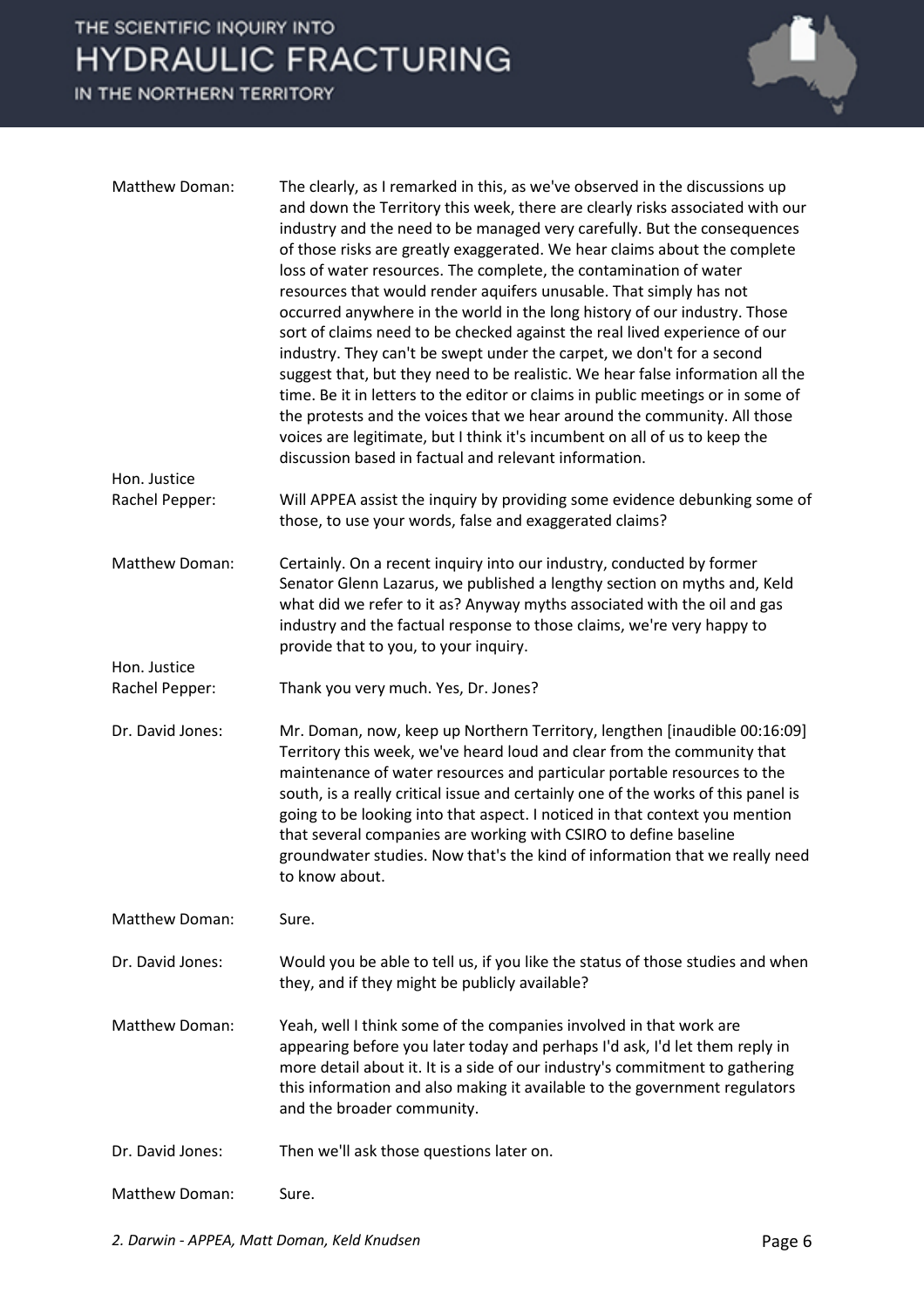

| Hon. Justice<br>Rachel Pepper: | Yes, Ms. Coram.                                                                                                                                                                                                                                                                                                                                                                                                                                                                                                                                                                                                                                                                                                                                                                                                                                                                                                                                                                                                                                                                                                                |
|--------------------------------|--------------------------------------------------------------------------------------------------------------------------------------------------------------------------------------------------------------------------------------------------------------------------------------------------------------------------------------------------------------------------------------------------------------------------------------------------------------------------------------------------------------------------------------------------------------------------------------------------------------------------------------------------------------------------------------------------------------------------------------------------------------------------------------------------------------------------------------------------------------------------------------------------------------------------------------------------------------------------------------------------------------------------------------------------------------------------------------------------------------------------------|
| Ms. Jane Coram:                | Continuing that theme, I'm just wondering, have you done any analysis of<br>the Territory's capacity to provide other resources such as sand resources<br>for fracking? Storage facilities? Or is there infrastructure for disposal of<br>waste water?                                                                                                                                                                                                                                                                                                                                                                                                                                                                                                                                                                                                                                                                                                                                                                                                                                                                         |
| Matthew Doman:                 | Sure. The government, or at least the former government did some work on<br>looking for potential supplies of fracking sand in the Northern Territory.<br>They also did some work on investigating whether the conditions were right<br>in the Territory to grow guar beans, the single largest additive in the fracking<br>process is guar gum, a gelling agent, in daily life found in ice cream and<br>jellies and other food products, it's a, I think that work was, they found<br>some encouraging prospects. I'm not sure if that work was sort of<br>completed and what, or what the conclusion of what it was, but it's also fair<br>to say that in South Australia and other places, people are examining the<br>prospect for what local sourcing of those products, most of the guar that's<br>used commercially in the world is grown in India, similar conditions can be<br>found in the Northern Territory and in parts of South Australia. I think both<br>jurisdictions are very keen to be the first to prove they can be commercially<br>developed here in Australia. Did you ask another question on water? |
| Ms. Jane Coram:                | Sand.                                                                                                                                                                                                                                                                                                                                                                                                                                                                                                                                                                                                                                                                                                                                                                                                                                                                                                                                                                                                                                                                                                                          |
| Matthew Doman:                 | Oh, no that, sorry that included my mode of [inaudible 00:18:37] but the<br>sand, which is used to prop open the cracks that are created by the fracking<br>process includes both naturally occurring sand and in some cases<br>manufactured ceramic depending on the temperatures and the pressure of<br>the rock.                                                                                                                                                                                                                                                                                                                                                                                                                                                                                                                                                                                                                                                                                                                                                                                                            |
| Hon. Justice<br>Rachel Pepper: | <b>Professor Hart</b>                                                                                                                                                                                                                                                                                                                                                                                                                                                                                                                                                                                                                                                                                                                                                                                                                                                                                                                                                                                                                                                                                                          |
|                                | Prof. Barry Hart AM: Would you care to comment on the claims that developing the NT gas, on<br>your, gas industry will alleviate some of the problems in the east coast,<br>Australia when in fact the majority of the gas goes overseas currently?                                                                                                                                                                                                                                                                                                                                                                                                                                                                                                                                                                                                                                                                                                                                                                                                                                                                            |
| Matthew Doman:                 | Yeah, that's true. At the moment there is no means of getting gas to Eastern<br>Australia, short of bottling it if it were Propane, there is no connection<br>between the Northern Australian, Northern Territory and the Western<br>Australia. The pipeline is a very important bit of infrastructure to enable that<br>to happen. It's also true that the Territory with its small population base, it's<br>a very significant user of gas, as we said, 90% of the electricity in the<br>Territory comes from natural gas, but with a small population base it is a<br>small domestic gas market. The development of these resources will enable<br>additional use of gas in the Territory, but the commercial considerations will<br>fundamentally be driven by the ability to get the gas to other markets. Be<br>they in Eastern Australia or export.                                                                                                                                                                                                                                                                     |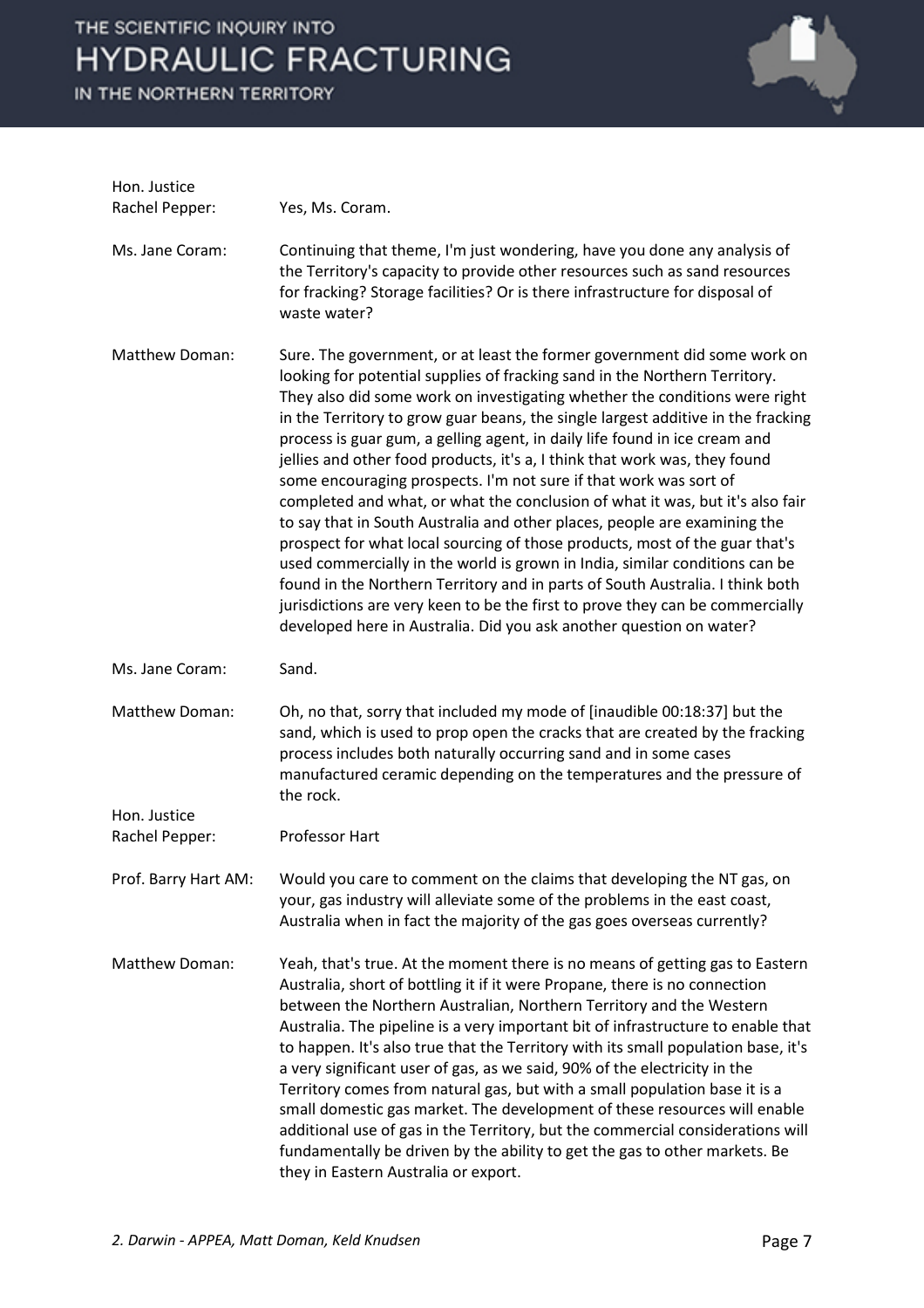IN THE NORTHERN TERRITORY



| Prof. Barry Hart AM: | Sure, but my question was most of it is going overseas at the moment, when<br>in fact the claim is with developing this resource will assist the lagging,<br>flagging east coast now.                                              |
|----------------------|------------------------------------------------------------------------------------------------------------------------------------------------------------------------------------------------------------------------------------|
| Matthew Doman:       | Absolutely. Well the Australian energy market operator, just yesterday<br>published its so called gas statement of opportunities. Identified very real<br>and imminent shortages of gas in Eastern Australia. The pipeline between |

Tennant Creek and Mount Isa, will enable significant amounts of gas to be delivered into Eastern Australia. Not sufficient gas to make up that shortfall, but making a contribution to doing that. That's why as an industry we also argue the case for the development of gas resources in New South Wales, and Victoria, South Australia, Queensland and other states, it's important that those resources are made available. There is also enormous potential for the Territory to do more. Before the pipeline route between Mount Isa and Tennant Creek was chosen, there were serious consideration of a pipeline from the Alice Spring's region through the Moomba. The gas processing harbour in the north east of South Australia. Subject to the success of our exploration activity here and the emerging demand for gas in Eastern Australia, there is scope for either increasing capacity on the pipeline that is currently being build, or indeed building another pipeline.

Prof. Barry Hart AM: Sorry, so can I just follow that up? Hon. Justice Rachel Pepper: Yeah, no please. Prof. Barry Hart AM: Does IPS have any thoughts on some suggestions that government, but

generally federal might make some requirements that a certain proportion of that gas stays in Australia?

- Matthew Doman: So the so-called domestic gas reservation is a policy that we've argued against.
- Prof. Barry Hart AM: Okay.
- Matthew Doman: We believe just as it would be misguided to seek to lower the price that Australians pay for steak by putting restrictions on the cattle industry, that that doesn't result in an efficient industry, it would increase the cost of production, therefore make resource development less likely. Like other industries, the majority of our production, gas production is now exported, but those economies have scale enable us to develop in the domestic market. However, we're not deaf to the concerns that are emerging in Eastern Australia. We argue that the best way to meet those, address those concerns is to enable the development of gas that we know is there, but we'll also work with the government and gas users and other stakeholders, to ensure that a solution to this challenge is met. Just next week the Prime Minister will be meeting with Chief Executives of major gas companies to discuss this very real issue.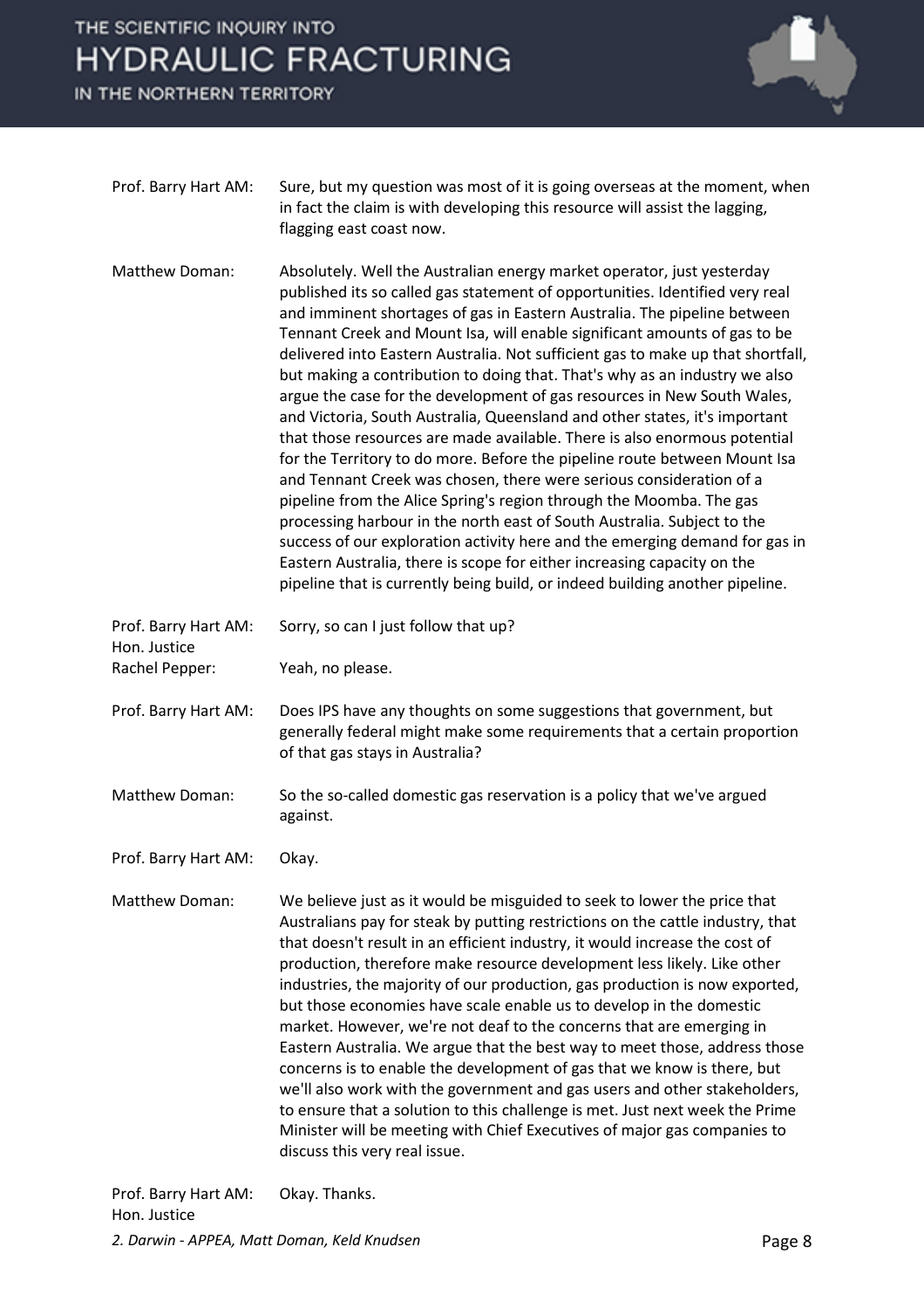

| Rachel Pepper:                 | Surely the gas will nevertheless keep going overseas whether the market is<br>demanding higher prices and stay on shore.                                                                                                                                                                                                                                                                                                                                                                                                                                                                                                                                                                                                                                                                                                                                                                                         |
|--------------------------------|------------------------------------------------------------------------------------------------------------------------------------------------------------------------------------------------------------------------------------------------------------------------------------------------------------------------------------------------------------------------------------------------------------------------------------------------------------------------------------------------------------------------------------------------------------------------------------------------------------------------------------------------------------------------------------------------------------------------------------------------------------------------------------------------------------------------------------------------------------------------------------------------------------------|
| Matthew Doman:                 | It's not a given that the export price will always be higher than the domestic<br>price, that is the, has been the case and remains the case.                                                                                                                                                                                                                                                                                                                                                                                                                                                                                                                                                                                                                                                                                                                                                                    |
| Hon. Justice<br>Rachel Pepper: | Of course not.                                                                                                                                                                                                                                                                                                                                                                                                                                                                                                                                                                                                                                                                                                                                                                                                                                                                                                   |
| Matthew Doman:                 | We don't have any inherent preference to export, after sup-, rather than<br>supplying the domestic market. At the end of the day, if there's sufficient<br>demand here, it's much easier to deliver gas to Australian customers who<br>don't require the infrastructure, the liquefaction, the transportation costs,<br>so we're very, the member companies of APPEA including companies such<br>as SANTOS and Origin that are active, in the perspective development here,<br>have been supplying the Australian domestic market for decades and are<br>committed to continuing to do so, but we do need to be able to access<br>resources to meet that need and to attract investment we need to have a<br>balance of both export and domestic opportunities to do that.                                                                                                                                       |
|                                | At the moment, traditionally about 50% of our gas has been, when I say<br>traditionally in recent years since the creation of the LNG industry in<br>Western Australia, about half of our gas has been exported and about half<br>of it has remained in Australia. With the opening of the export channel<br>through Gladstone in Queensland, we're now seeing about two thirds of our<br>gas prospectively exported and a third of the gas remaining in Australia.<br>That should be ample gas to meet our domestic needs. I think the delays in<br>developing new resources, has meant that the plans our industry made to<br>supply its both domestic and export customers has been challenged and so<br>we argue therefore for the access to resources to develop and meet the<br>needs of all their customers, but as I said, we'll also be working with<br>everybody in this debate to find a way through. |
| Hon. Justice<br>Rachel Pepper: | Yes, Professor Priestly.                                                                                                                                                                                                                                                                                                                                                                                                                                                                                                                                                                                                                                                                                                                                                                                                                                                                                         |
| Prof. Brian Priestly:          | Yes, thank you Mr. Doman. I have two questions really. One relates to the<br>issue, you said that APPEA has reached agreement with pastoralists on<br>issues of land access and we've heard during these consultations some of<br>the concerns that pastoralists have. I think it would be very helpful to the<br>inquiry if we could know more about the nature of that agreement that<br>you've reached and the way in which it addresses the concerns that have<br>been put, so I wonder if that is possible for you to perhaps [inaudible<br>$00:25:16$ ].                                                                                                                                                                                                                                                                                                                                                   |
| <b>Matthew Doman:</b>          | Absolutely, we'll be making a very detailed submission to this inquiry well<br>ahead of your April 30 deadline and we look forward to providing more<br>details on many aspects including that.                                                                                                                                                                                                                                                                                                                                                                                                                                                                                                                                                                                                                                                                                                                  |
| Prof. Brian Priestly:          | Thank you. The second question I had, really relates to the issue of product<br>waters associated with the fracking process. During the consultations, I<br>detected a certain amount of confusion as to how that product water is                                                                                                                                                                                                                                                                                                                                                                                                                                                                                                                                                                                                                                                                               |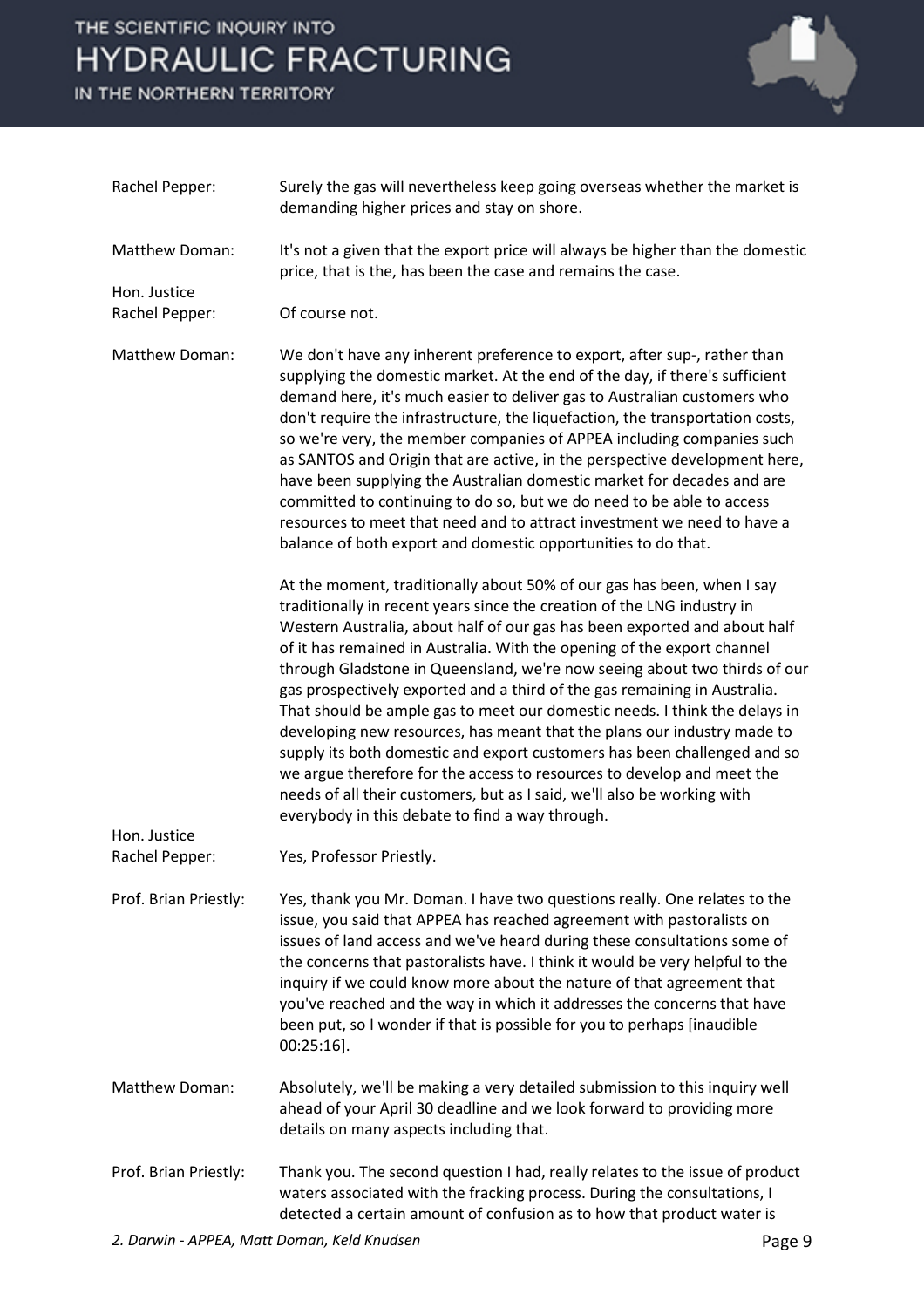

going to be managed, both on site, whether it's going to be stored, or how it's going to be stored, given there are very large volumes of water involved, the extent to which it could be reused, whether it's likely to be transported off site and treated elsewhere. Could you perhaps clarify what is intended, or what is the general intention for the way in which that product water will be handled?

Matthew Doman: Firstly, to reuse as much of the water as we possibly can and to do that requires facilities to hold and manage that water. We will have storage ponds and waste water holding facilities. That will be largely diminished, the amount of that liquid will largely diminish through evaporation, but at the end the waste product remains that needs to be either treated or stored. At the moment the relatively small amount of waste product that remains after the pro-, on site, handling processing and evaporation, is transported outside of the Northern Territory, either to Queensland or to a processing facility and waste managing facility north of Adelaide. As we look to increase our activity, that's one of the key questions that we'll examine, whether there's a need or a possibility of such a facility in the Territory or whether we need to locate that outside the Territory.

Prof. Brian Priestly: Thank you.

Hon. Justice

Rachel Pepper: Yes, Doctor Beck.

Dr. Vaughan Beck: During our hearings and community consultations we and you have also heard the concerns expressed by the community and the passion that has been attached to those concerns. You mentioned during your presentation that the industry must do a better job of engagement. I'd like for you to just elaborate on that and what proposals APPEA or, in the industry intend to implement?

Matthew Doman: Yeah, thank you. I think one of the things the industry's done very well, is talk to, engage with the communities, the people who are immediately impacted by our activity. If you're a pastoralist on whose land we seek to operate, or you're the traditional owners of that land, we have very detailed, open ongoing discussions with them. Invariably the questions are responded to, the concerns are met and we reach agreement and proceed with our activity. What we have not done well, is communicate with the broader community.

> Last night in Humpty Doo, in the rural area of Darwin, we saw people who are very concerned, very worried, very troubled by fracking. There will not be any fracking within hundreds of kilometres of the rural area Darwin, but that doesn't mean that their questions, concerns are not legitimate and should not be responded to. That's I think where we need to do a better job, of communicating with the broader community. Even people who are close neighbours of areas where activities occurring, but not actually hosting those activities and that will require continue presence from us and things like the show, the regional shows throughout the Territory. Organisation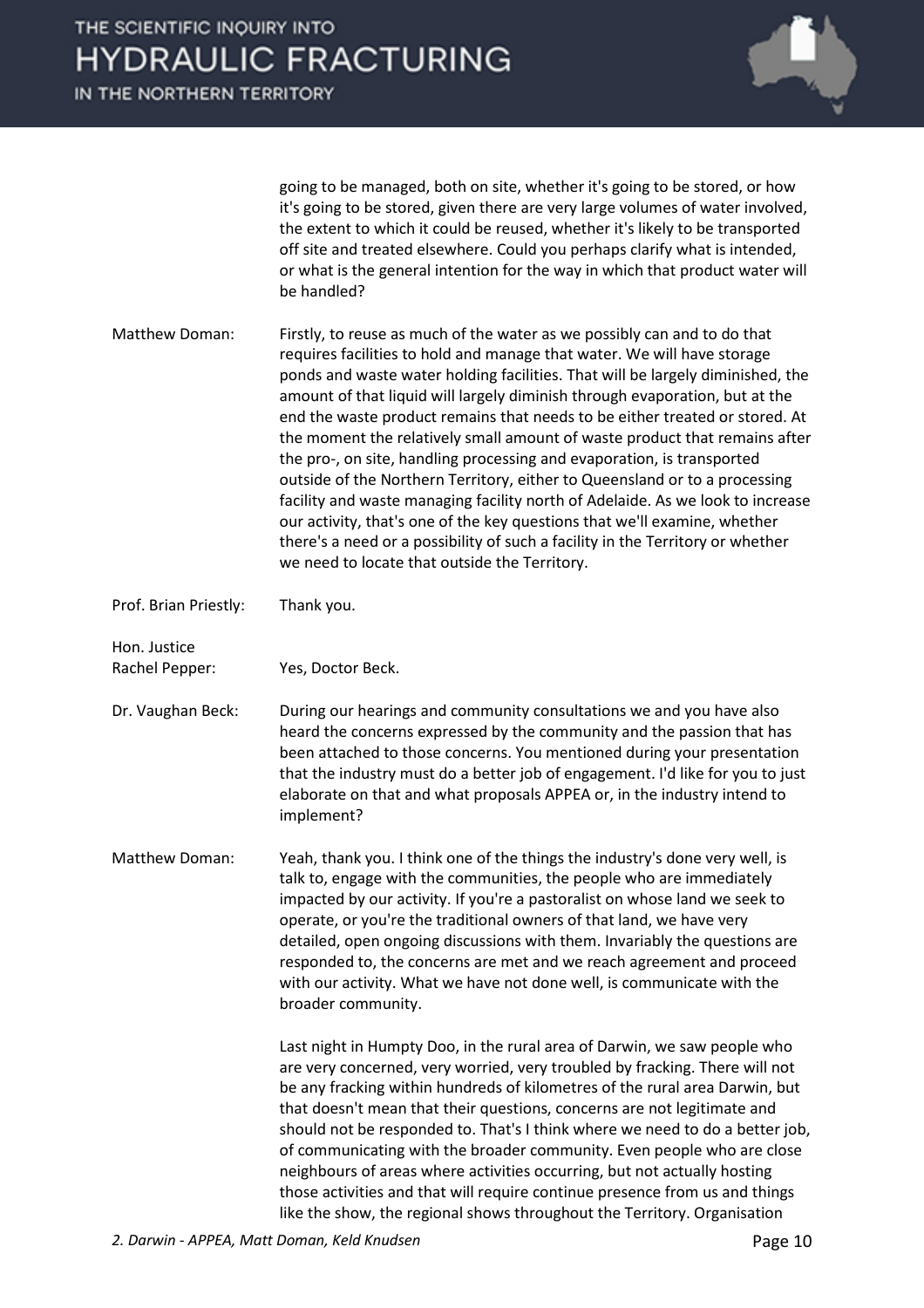IN THE NORTHERN TERRITORY

Hon. Justice

Hon. Justice



industry information seminars. Going out and meeting with people who we know have concerns and listening to them and responding to them.

We need to do more of that indeed through that we need to use the media, the social media and other channels to reach a broader audience we often find, as we have this week, the people who are most concerned about our industry, the people who frankly are most opposed to it, are motivated to leave their homes and come and attend the meeting. The people who don't have those concerns, aren't motivated to attend those meetings. We need to find a way where everybody's views are understood and responded to, and I think that is an area where we continue to need to do more work.

Rachel Pepper: You said that you would respect pastoralists who don't want industry on that land, can I take it from that comment that you therefore would approve of a right of Veto?

Matthew Doman: No, we don't believe in a right of Veto, but we do believe that the only way for our industry to succeed is in constructive and collaborative partnership with land holders. We don't think that we achieve that by enforcing legal rights, but at the end of the day, I think in our society there needs to be an understanding of that. Pastoralists for example have a right to use the land on a pastoral lease for grazing and raising cattle. The resources that lie below that land, are owned in this case by all Territorians, so all Territorians ought to have a say in whether those resources are developed or not.

> I think the legal framework we're not, we don't believe needs to be changed. I think what does need to be changed is the relationship and the communication between the land holders, the industry doing the development and the broader community. It also is the case that many, much of the pastoral land for example in the Northern Territory is owned by foreign interests or large corporate interests. They ought not necessarily block the development of resources if the majority of Territorians through their elected government wish for those resources to be developed.

I guess that comment is that we respect people who don't want activity on our land. We need to respond to that, by giving them, by understanding those concerns, responding to those concerns and finding a collaborative path forward. Sometimes that involves us not deciding, not to go onto that land in question. Often times it's the case that we choose where we locate our facilities and we can bear landholder attitudes in mind, but no we do not support a blanket Veto.

Rachel Pepper: I just don't quite understand that position. If ultimately a landholder, whether that be the owner, whether that be the pastoral lessee absolutely does not want gas development on their land, why can't that person have the right to say no?

Matthew Doman: Well they, don't own those resources and many Territorians in this case, would have a stake in the development of those resources. Our, the answer to the theoretical question is we don't support a change in the existing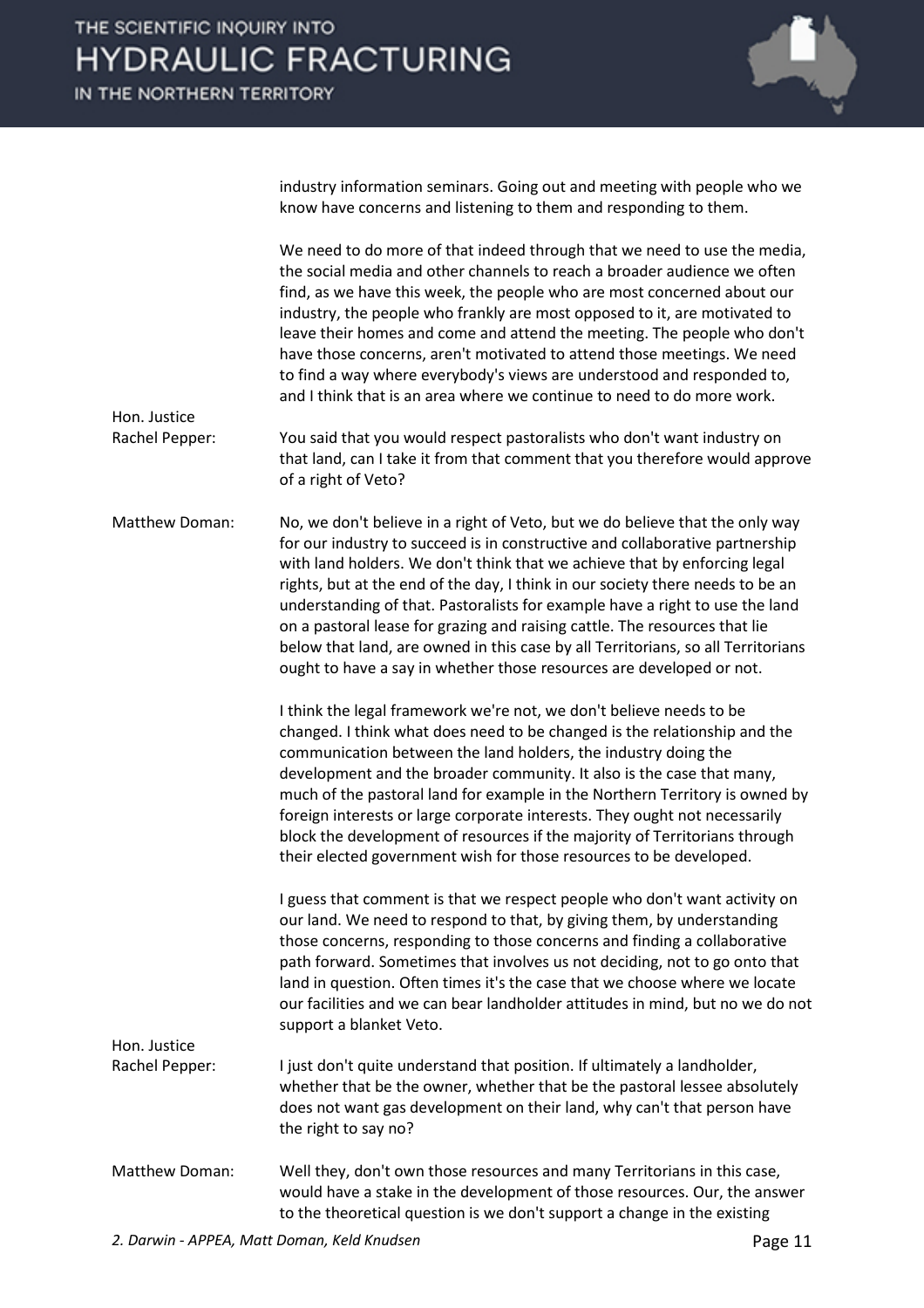

arrangements in relation to landholder Veto or the lack thereof. However, our commitment is to work collaboratively with landholders. It's the case in, around the country in Queensland for example where we have five or six thousand landholder agreements in place, there's not a single case of dispute going to the land court. We find a way to work with landholders or locate our operations accordingly. For the industry, but I think more importantly for Territorians, as the owners of the resource to see the right to developing of resources to the people who have the surface rights is not something that we yet willing to concede. Hon. Justice Rachel Pepper: Yes, Doctor Jones. Dr. David Jones: It's a just a bit of a follow up in that particular questions in terms of land access and penetration of land. We talk about the surface of the land and we talk about underground and with modern directional drilling for example, we've heard that you can drill like ten kilometres out from a well head. Now, what would be the situation whereby one could locate a wellhead over here-

- Matthew Doman: Mm-hmm (affirmative).
- Dr. David Jones: Cross a property boundary and go underneath it, in terms of the views of landholder access?
- Matthew Doman: Well that is possible and, but fair to say in very large properties that we find in the Northern Territory, it's very unlikely to be a way to be successful in developing resources that lie below particular properties.
- Dr. David Jones: Just a follow up to a previous question about this issue of communication with the community, at the moment if one looks at a map of the Northern Territory, I think it's claimed approximately 85% of the Territory is covered by periods of exploration leases. Now that's in a sense not helping the issue, because everyone thinks that this industry is going to be located on their land. To what extent do you think APPEA might have a role in communicating the realism versus the mirage?
- Matthew Doman: Well I think that's a very good question and it's a question that is applied in other jurisdictions including in New South Wales. Governments have for reasons that they can respond allocated large tracks of land for petroleum exploration. Where the industry has very little belief that meaningful resources of oil or gas would be located. I think that is the case in the Northern Territory. There are many companies that don't have any oil and gas expertise or experience that hold petroleum exploration licences. I think that's something that could be looked at carefully. It's no doubt that the claims that 85% of Territory is covered by oil and gas industry and is about to be fracked are untrue and unhelpful to the broader sensible discussion about resource development and focus on the areas where it is actually likely to occur.

Hon. Justice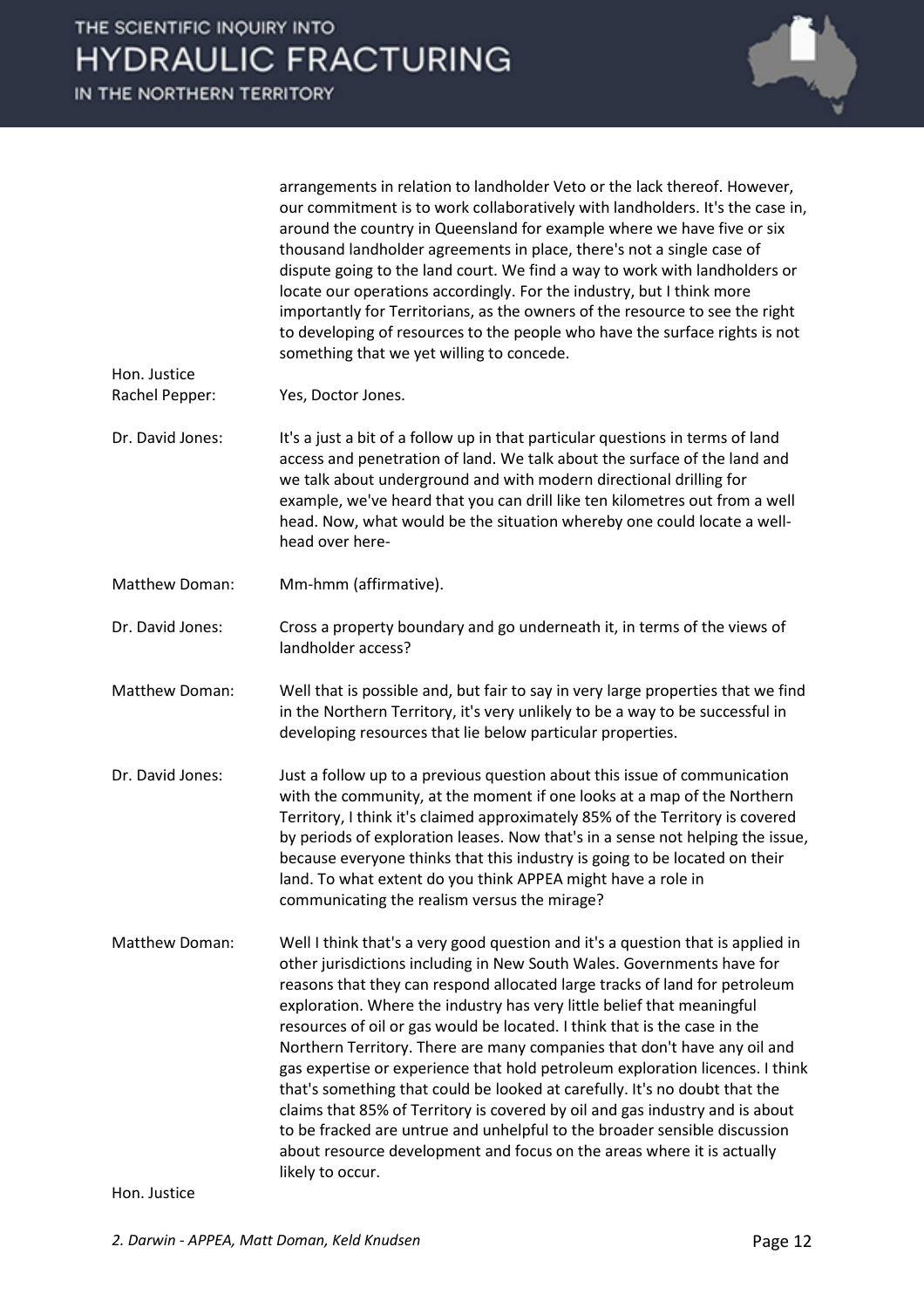

| Rachel Pepper:                 | I've just got two more questions. One, as the prerogative of the Chair, but<br>Doctor Beck.                                                                                                                                                                                                                                                                                                                                                                                                                                                                                                                                                                                                                                                                                                                                                                                                                                                 |
|--------------------------------|---------------------------------------------------------------------------------------------------------------------------------------------------------------------------------------------------------------------------------------------------------------------------------------------------------------------------------------------------------------------------------------------------------------------------------------------------------------------------------------------------------------------------------------------------------------------------------------------------------------------------------------------------------------------------------------------------------------------------------------------------------------------------------------------------------------------------------------------------------------------------------------------------------------------------------------------|
| Dr. Vaughan Beck:              | Just a clarification on answers to some previous questions, and that was in<br>relation to looking at opportunities for increasing supply from the Northern<br>Territory to other states.                                                                                                                                                                                                                                                                                                                                                                                                                                                                                                                                                                                                                                                                                                                                                   |
| Matthew Doman:                 | Mm-hmm (affirmative).                                                                                                                                                                                                                                                                                                                                                                                                                                                                                                                                                                                                                                                                                                                                                                                                                                                                                                                       |
| Dr. Vaughan Beck:              | You said the scope for increasing the pipeline, the size of the pipeline, I think<br>were you then referring to the Northern pipeline or is that another pipeline?                                                                                                                                                                                                                                                                                                                                                                                                                                                                                                                                                                                                                                                                                                                                                                          |
| Matthew Doman:                 | Well I referred to two possibilities. One increasing the capacity of the<br>planned pipeline between Tennant Creek and Mount Isa, now that's not a<br>matter for APPEA or its member companies. We don't own and operate<br>pipelines. It's certainly, Jemena that is building that pipeline is not a member<br>of APPEA, but quite clearly construction has not begun.                                                                                                                                                                                                                                                                                                                                                                                                                                                                                                                                                                     |
| Dr. Vaughan Beck:              | Mm-hmm (affirmative).                                                                                                                                                                                                                                                                                                                                                                                                                                                                                                                                                                                                                                                                                                                                                                                                                                                                                                                       |
| Matthew Doman:                 | They are planning a twelve-inch pipe and I think that is what will be build. In<br>the future, that could be expanded or alternate pipeline routes could be<br>opened up.                                                                                                                                                                                                                                                                                                                                                                                                                                                                                                                                                                                                                                                                                                                                                                   |
| Dr. Vaughan Beck:              | When you mentioned alternative pipeline routes, can you give some<br>indications to what those possibilities may be then?                                                                                                                                                                                                                                                                                                                                                                                                                                                                                                                                                                                                                                                                                                                                                                                                                   |
| Matthew Doman:                 | Yeah. Before the proposal that Jemena is now working on between Tennant<br>Creek and Mount Isa, there was a shortlist of four proposals. Two of them<br>were the pipelines between Tennant Creek and Mount Isa and two of them,<br>with the proposals for pipelines between the Alice Springs area or the<br>Mereenie gas field west of Alice Springs through to Moomba in the Cooper<br>Basin in the northeast of South Australia. There were many who argued that<br>the nation building possibilities were stronger around the southern pipeline.<br>There were others who felt that the proximity of the Northern pipeline to<br>the shale gas resources that are prospectively about to be developed made<br>the case for that. There are other considerations at play in that decision as<br>well, but I think both were plausible routes and the day could come when<br>both are, the opportunity to have both connections is there. |
| Dr. Vaughan Beck:              | Thank you very much for that clarification.                                                                                                                                                                                                                                                                                                                                                                                                                                                                                                                                                                                                                                                                                                                                                                                                                                                                                                 |
| Matthew Doman:<br>Hon. Justice | Thank you.                                                                                                                                                                                                                                                                                                                                                                                                                                                                                                                                                                                                                                                                                                                                                                                                                                                                                                                                  |
| Rachel Pepper:                 | Lastly, how realistic do you think some of the estimates given in the Deloitte<br>report are, we've got many examples throughout the ages of estimates of<br>jobs and growth that will eventually as a result of new extractive industries<br>and indeed they never, or at least they don't come to fruition. Some of the<br>assumptions based in that report seem a little heroic and indeed even if you<br>were summarising used lots of terms of may and could.                                                                                                                                                                                                                                                                                                                                                                                                                                                                          |